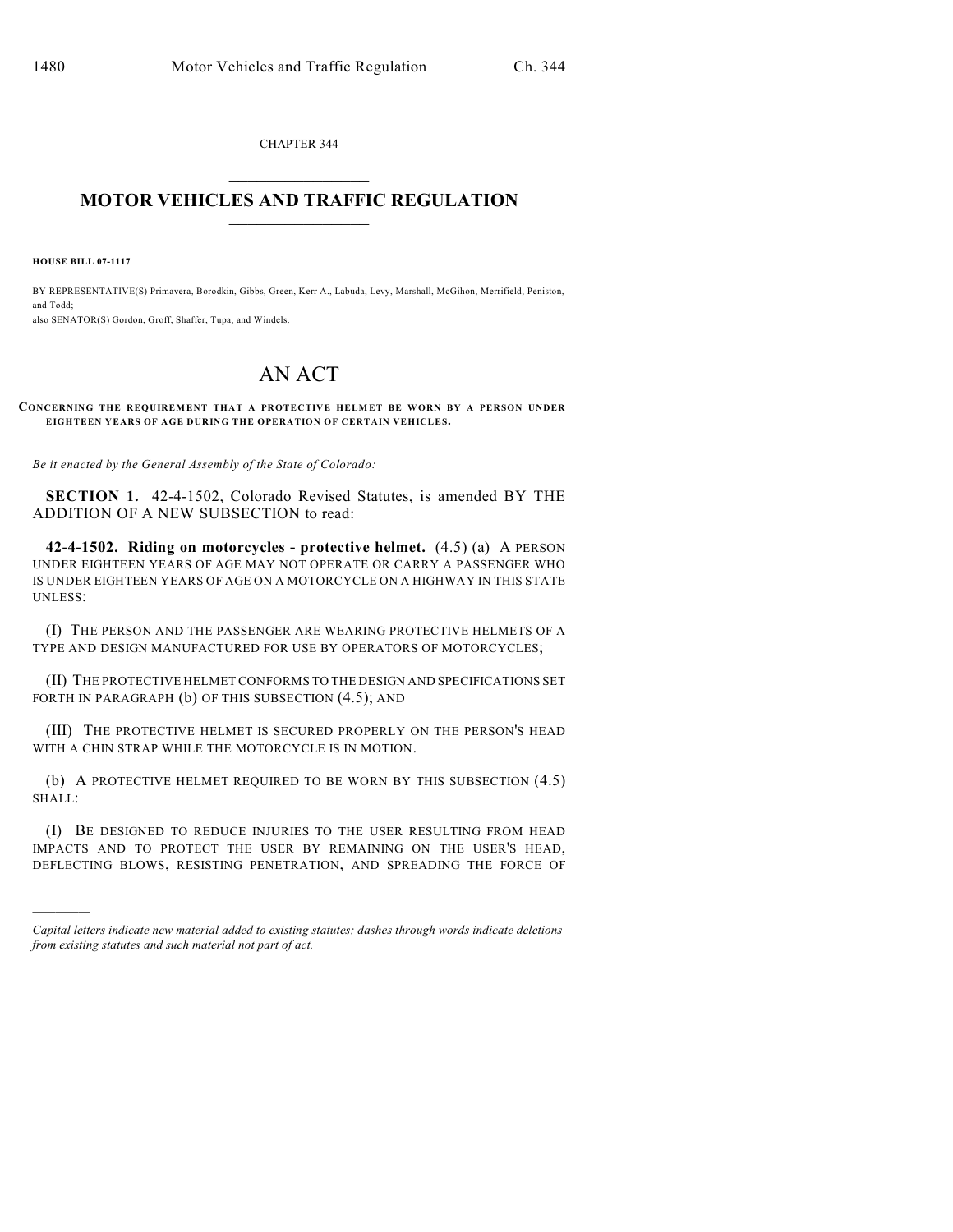IMPACT;

(II) CONSIST OF LINING, PADDING, AND CHIN STRAP; AND

(III) MEET OR EXCEED THE STANDARDS ESTABLISHED IN THE UNITED STATES DEPARTMENT OF TRANSPORTATION FEDERAL MOTOR VEHICLE SAFETY STANDARD NO. 218, 49 CFR 571.218, FOR MOTORCYCLE HELMETS.

**SECTION 2.** 42-4-109 (13), Colorado Revised Statutes, is amended, and the said 42-4-109 is further amended BY THE ADDITION OF A NEW SUBSECTION, to read:

**42-4-109. Motorized bicycles, animals, skis, skates, and toy vehicles on highways.** (6.5) A PERSON UNDER THE AGE OF EIGHTEEN YEARS MAY NOT OPERATE OR CARRY A PASSENGER WHO IS UNDER EIGHTEEN YEARS OF AGE ON A MOTORIZED BICYCLE ON A HIGHWAY IN THIS STATE UNLESS THE PERSON AND THE PASSENGER ARE WEARING PROTECTIVE HELMETS IN ACCORDANCE WITH THE PROVISIONS OF SECTION 42-4-1502 (4.5).

(13) (a) EXCEPT AS OTHERWISE PROVIDED IN PARAGRAPH (b) OF THIS SUBSECTION (13), any person who violates any A provision of this section commits a class B traffic infraction.

(b) ANY PERSON WHO VIOLATES SUBSECTION (6.5) OF THIS SECTION COMMITS A CLASS A TRAFFIC INFRACTION.

**SECTION 3.** 42-4-1701 (4) (a) (I) (C) and (4) (a) (I) (O), Colorado Revised Statutes, are amended to read:

**42-4-1701. Traffic offenses and infractions classified - penalties - penalty and surcharge schedule.** (4) (a) (I) Except as provided in paragraph (c) of subsection (5) of this section, every person who is convicted of, who admits liability for, or against whom a judgment is entered for a violation of any provision of this title to which the provisions of paragraph (a) or (b) of subsection (5) of this section apply shall be fined or penalized, and have a surcharge levied thereon pursuant to section 24-4.2-104 (1) (b) (I), C.R.S., in accordance with the penalty and surcharge schedule set forth in sub-subparagraphs  $(A)$  to  $(P)$  of this subparagraph  $(I)$ ; or, if no penalty or surcharge is specified in the schedule, the penalty for class A and class B traffic infractions shall be fifteen dollars, and the surcharge shall be two dollars. These penalties and surcharges shall apply whether the defendant acknowledges the defendant's guilt or liability in accordance with the procedure set forth by paragraph (a) of subsection (5) of this section or is found guilty by a court of competent jurisdiction or has judgment entered against the defendant by a county court magistrate. Penalties and surcharges for violating specific sections shall be as follows:

| <b>Section Violated</b>           | Penalty | Surcharge |  |  |  |
|-----------------------------------|---------|-----------|--|--|--|
| (C) Traffic regulation generally: |         |           |  |  |  |
| 42-4-1412                         | \$15.00 | \$2.60    |  |  |  |